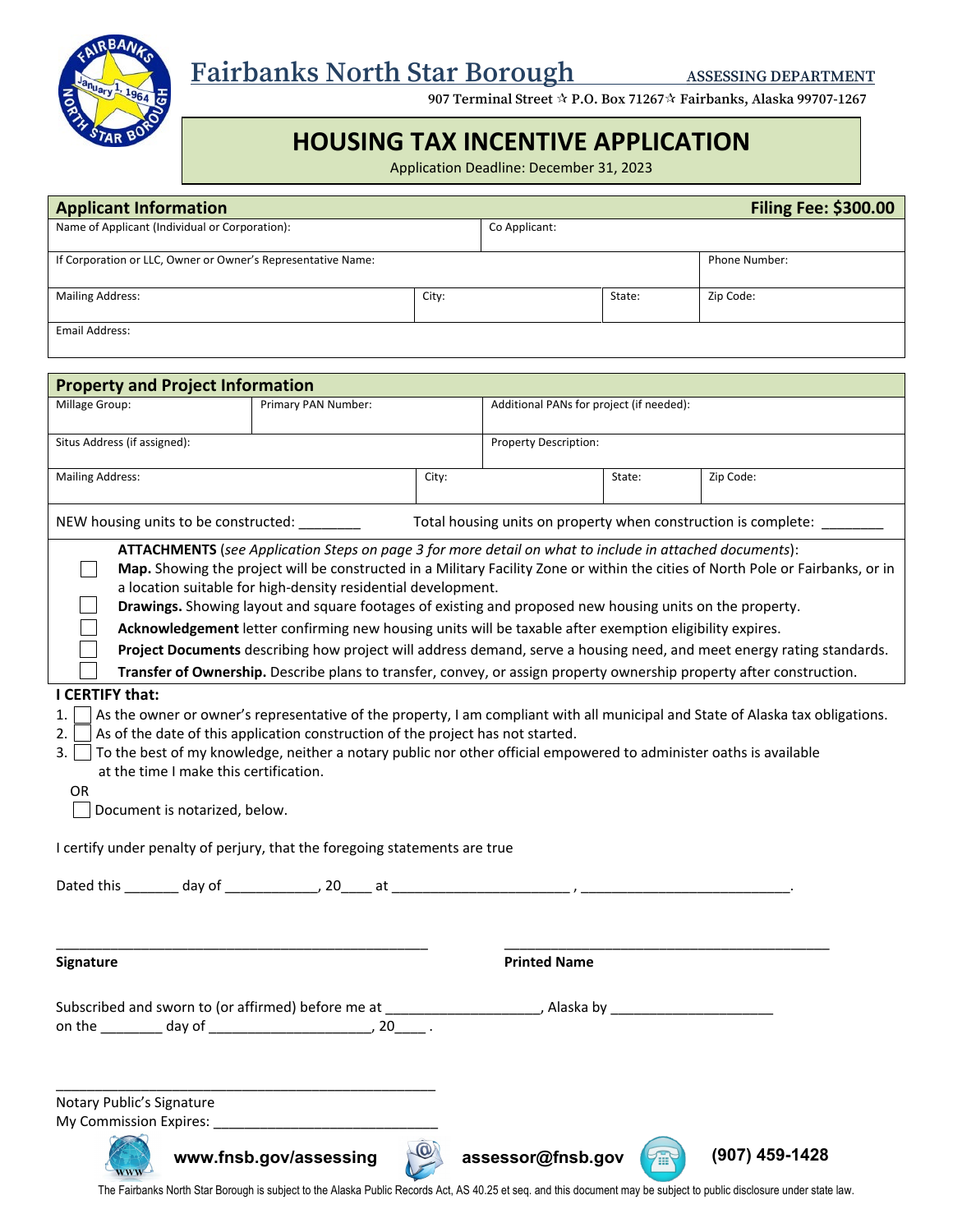|                                        | <b>FNSB STAFFING</b>                                                                                                                                                                                                                                                                                                                                                                                                                                                                                                                                                                                                                                                                                                                                                                                                                                                                                                                 | 30 Day Due Date:              |                                   |  |
|----------------------------------------|--------------------------------------------------------------------------------------------------------------------------------------------------------------------------------------------------------------------------------------------------------------------------------------------------------------------------------------------------------------------------------------------------------------------------------------------------------------------------------------------------------------------------------------------------------------------------------------------------------------------------------------------------------------------------------------------------------------------------------------------------------------------------------------------------------------------------------------------------------------------------------------------------------------------------------------|-------------------------------|-----------------------------------|--|
| <b>ASSESSING</b>                       | Application and fee received on _______________(date) by _______________(initials)                                                                                                                                                                                                                                                                                                                                                                                                                                                                                                                                                                                                                                                                                                                                                                                                                                                   |                               |                                   |  |
| <b>COMMUNITY</b><br><b>PLANNING</b>    | Land Use Compliance Assessment by: _________________ (initials) date: ___________                                                                                                                                                                                                                                                                                                                                                                                                                                                                                                                                                                                                                                                                                                                                                                                                                                                    |                               |                                   |  |
|                                        |                                                                                                                                                                                                                                                                                                                                                                                                                                                                                                                                                                                                                                                                                                                                                                                                                                                                                                                                      |                               |                                   |  |
|                                        |                                                                                                                                                                                                                                                                                                                                                                                                                                                                                                                                                                                                                                                                                                                                                                                                                                                                                                                                      |                               |                                   |  |
|                                        |                                                                                                                                                                                                                                                                                                                                                                                                                                                                                                                                                                                                                                                                                                                                                                                                                                                                                                                                      |                               |                                   |  |
|                                        |                                                                                                                                                                                                                                                                                                                                                                                                                                                                                                                                                                                                                                                                                                                                                                                                                                                                                                                                      |                               |                                   |  |
| <b>TREASURY &amp;</b><br><b>BUDGET</b> |                                                                                                                                                                                                                                                                                                                                                                                                                                                                                                                                                                                                                                                                                                                                                                                                                                                                                                                                      |                               |                                   |  |
|                                        |                                                                                                                                                                                                                                                                                                                                                                                                                                                                                                                                                                                                                                                                                                                                                                                                                                                                                                                                      |                               |                                   |  |
|                                        |                                                                                                                                                                                                                                                                                                                                                                                                                                                                                                                                                                                                                                                                                                                                                                                                                                                                                                                                      |                               |                                   |  |
| <b>ASSESSOR</b>                        | $\Box$ Application Reviewed on: _______________(date) By: ___________________(initials)                                                                                                                                                                                                                                                                                                                                                                                                                                                                                                                                                                                                                                                                                                                                                                                                                                              |                               |                                   |  |
|                                        | FNSBC 8.12.045(B) review. Applicant has demonstrated:<br>A need for the proposed housing units, based on location, cost and type of<br>construction.<br>That the project is for entirely new residential units and not an extension or<br>modification of existing structures.<br>The additional residential units will be constructed on the property within two years<br>of approval.<br>That each residential unit will provide living facilities for one or more persons and will<br>$\bullet$<br>include permanent provisions for living, sleeping, eating, cooking and sanitation.<br>Residential units will be owner-occupied or leased for periods of at least one month.<br>$\bullet$<br>The proposed term of the exemption is proportionate to the benefit of the<br>$\bullet$<br>development.<br>Recommend Approval / Denial Application / Ordinance to Clerks on:<br>Recommend<br><b>Exemption for</b> __________ years. | Deferral for _________ years. | <b>YES</b><br><b>NO</b><br>(date) |  |
|                                        | Applicant notified of Assessor recommendation on: _______________ (date)                                                                                                                                                                                                                                                                                                                                                                                                                                                                                                                                                                                                                                                                                                                                                                                                                                                             |                               |                                   |  |



**www.fnsb.gov/assessing assessor@fnsb.gov (907) 459-1428**





WWW.finsb.gov/assessing assessor@finsb.gov (907) 459-1428<br>The Fairbanks North Star Borough is subject to the Alaska Public Records Act, AS 40.25 et seq. and this document may be subject to public disclosure under state law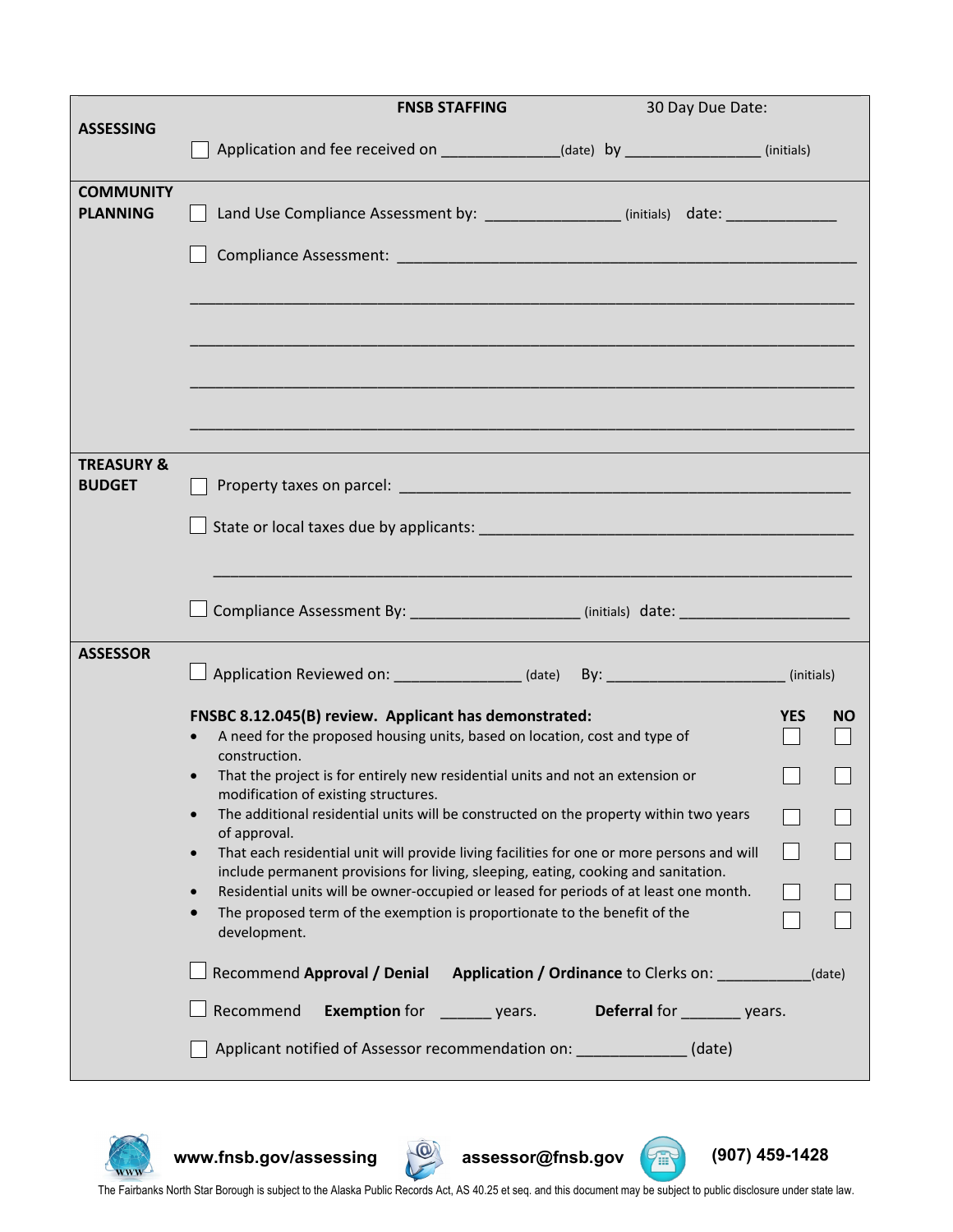### **FNSB HOUSING TAX INCENTIVE**

#### **General Information**

The Fairbanks North Star Borough Tax Incentive for Housing program was implemented in accordance with AS 29.45.050 and FNSB Code Chapters 8.08 and 8.12. The tax incentive, for approved eligible new housing unit construction, would exempt property from taxation for up to 10 years, depending on where and how many housing units are constructed on a specific property. Applications are due not later than December 31, 2023.

#### **Eligibility Determination and Program Requirements**

To be eligible for the Housing Tax Incentive, applicants must meet the following criteria:

- Construction of new housing units must be on a property within a Military Facility Zone, the City of North Pole or the City of Fairbanks, or in a location suitable for high-density residential development.
- Tax incentives may be approved by the Assembly if an application can demonstrate: (1) there is a need for location, cost and type of construction proposed; (2) that construction is for entirely new residential units and not an extension or modification of existing structures on the property; (3) the additional residential units will be constructed on the property within two years of approval; (4) each residential unit provides facilities for one or more persons and includes permanent provisions for living, sleeping, eating, cooking, and sanitation; (5) residential units will be either owner-occupied or only leased for periods of at least one month; and (6) the proposed term of the exemption is proportionate to the benefit of the development.
- Application must be approved by the Assembly BEFORE construction.
- The new housing units must not have been previously taxed.
- Owners must report to the Assessor annually not later than March 15<sup>th</sup> occupancy data, property use data, information about any new improvements or transfer to new owners during the prior calendar year.

Housing units constructed that result in four or fewer dwelling units may be eligible for up to a two-year tax exemption; five or more dwelling units may be eligible for up to a 10-year tax exemption. Refer to FNSBC 8.12.045 for complete incentive program eligibility requirements.

#### **Application Steps**

- Fill out the HOUSING TAX INCENTIVE Application.
- Attach the following support documents to the application:
	- o A map or other proof that the entire property is within a Military Facility Zone or within the boundaries of the City of North Pole or the City of Fairbanks, or in a location suitable for high-density residential development.
	- $\circ$  Drawings of the residential units that the applicant will construct, including site plans and a floor plan that includes: (1) the layout of the new structures on the property to include existing structures and any changes made to existing structures; (2) approximate square footage of all new units; and (3) plans showing the construction will increase the total number of residential units on the property.
	- $\circ$  Acknowledgement by the applicant that the residential units will be taxable when the residential units are no longer eligible for a tax exemption under FNSBC Chapter 8.12
	- $\circ$  Project Description Documents describing how the project: (1) serves an area in which demand for housing exceeds available inventory; (2) serves a need with respect to cost and type of construction; and (3) meets or exceeds the Alaska Housing Finance Corporation energy rating of 5 Star, or of an equivalent commercial Energy Use Index (EUI) score using the AKWarm or similar program. Identify all state and local permitting authority requirements.
	- $\circ$  Transfer of Ownership Plans. Provide details of any plans to transfer, convey, or assign ownership to any third-party interest after construction.



**www.fnsb.gov/assessing assessor@fnsb.gov (907) 459-1428**